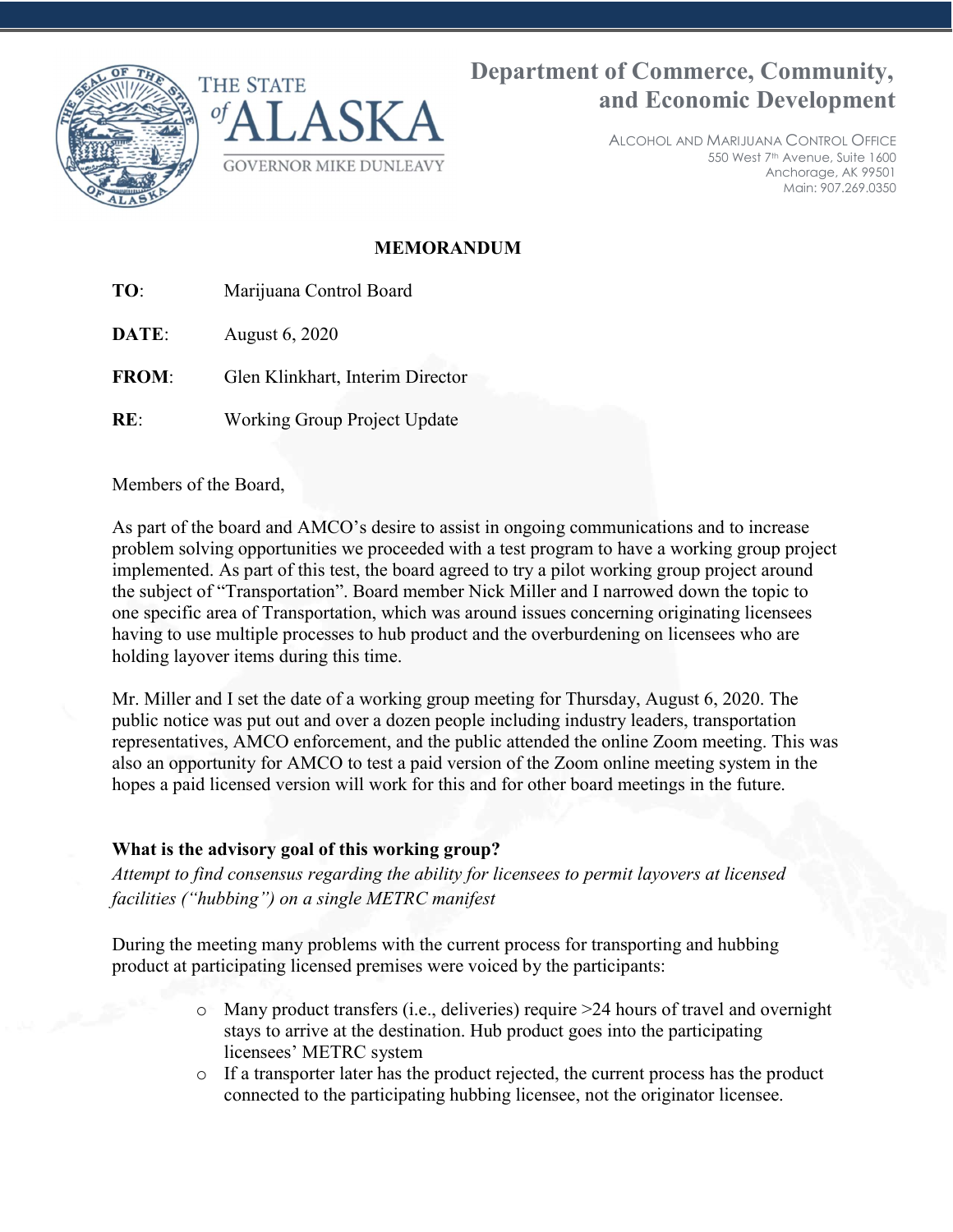- o This is a liability issue
- o This is a potential taxation issue
- o It is an efficiency issue
- o It is a paperwork issue
	- All of which creates more room for errors
- o It takes control away from the originating licensee and puts the burden on the participating hubbing licensee.
	- **Most hubbing licensees are providing this temporary storage service as** favor to other licensees.

It was discussed to determine if there is a way for the hubbing to be done within METRC where the manifest is always in the system of the originating licensee/transporter, and not just transferred in the participating hubbing licensee's system.

#### Idea/Concept:

It was mentioned METRC has a potential option already within their database for such a situation. This "layover" function is already being used in METRC in other states, such as California.

The concept was to try and use this layover function to permit the Originating Licensees using one manifest in METRC there they will detail a "layover" at a licensed facility. This would require that the Originating Licensees be permitted to store shipments at a licensed marijuana facility (layover location) without the METRC manifest being accepted into the layover location's METRC system. Shipments would be manifested from the Originating Licensee to the destination Licensee with the layover identified and described in the "Route to be Traveled" section of the manifest. The layover licensee would store the delivery in a secure Restricted Access Area, under view of security cameras, until it can be transported to the destination. This approach would likely result in less administrative burden for licensees and would likely reduce the number of METRC errors.

The one concern raised by enforcement was this would not remove the burden on the participating hubbing licensee and that a process for proper handoffs, chain-of-custody, documentation, and auditing still needs to be put into place.

Additionally, it was discussed that a process involving a type of hubbing endorsement may be something the board may wish to entertain in the future.

#### Action Items:

AMCO and the Investigations Unit agreed to research the METRC database layover option to see:

- a. How exactly it works.
- b. Request to test the option in a safe electronic testing METRC "sandbox"